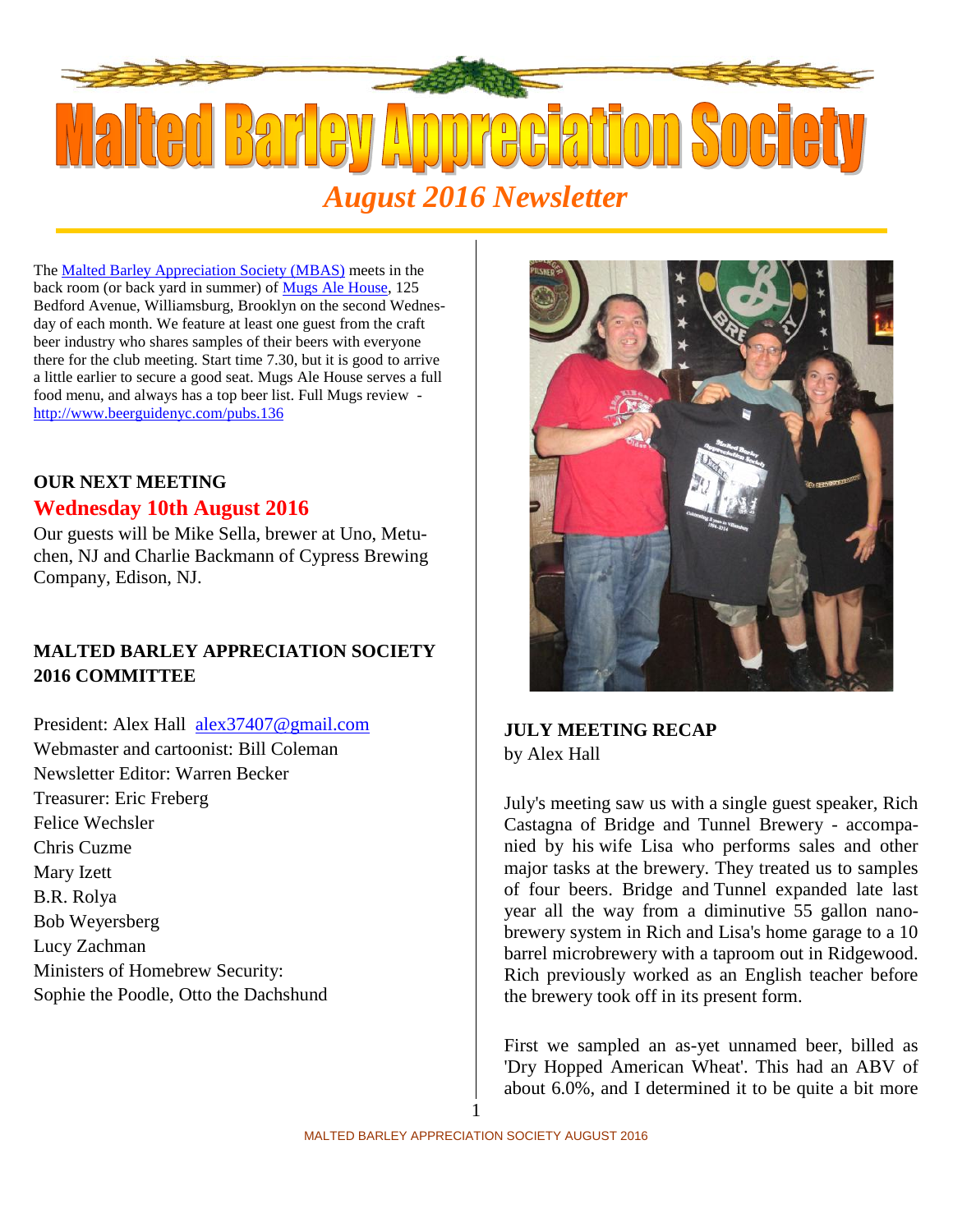assertive in bitterness than many American Wheats (which can sometimes be quite tame on the palate).



The brewery taproom jovially displays signs warning to beware of alligators (they have occasionally been found in sewers, so anything is possible). The second beer we sampled reflected this,

named 'Sewer Alligator'. This tasty reptilian brew is another wheat beer, albeit very different to the previous one. I tasted a deliciously spicy witbier (fermented with Belgian yeast) with honey as a significant ingredient. Spices include ginger, allspice, clove, grains of paradise, and black pepper. The ABV is up there at 8.5%. It appeared deep amber with a reddish hue, and had a balanced spiciness without being one dimentional.

Next up was a beer named with a nod to the many vast cemeteries ("the cemetery belt") of Queens and Brooklyn. 'Bone Orchard', 6.2% ABV, is best described as a vanilla porter. I found it to be very dark, almost black, with aromas of vanilla and hints of coffee and chocolate. It was easy to drink with moderate vanilla notes keeping the balance and giving a hint of smoke. Very enjoyable.

Our final sampling of the night (excluding any homebrews) was another unnamed brew and another porter style. 'Sour Porter' comes in at 5.8% and is dark brown. Fairly distinctive notes of sour cherries were apparent on the palate.

Interestingly, the brewery is located just a few doors away from one of NYC's few extant pre-prohibition brewery buildings. This is the old Diogenes Brewery (operating 1899-1920). While it hasn't brewed for nearly a century (since prohibition shut it down), the loading bay area is now a great pizza restaurant called Houdini Kitchen Laboratory - and you can enjoy a craft beer with your food.



**Bridge and Tunnel Brewery** 1535 Decatur Street Ridgewood, NY 11385

Take the L train to Halsey Street to visit the taproom (check hours at the link below first). http://beerguidenyc.com/pubs.304